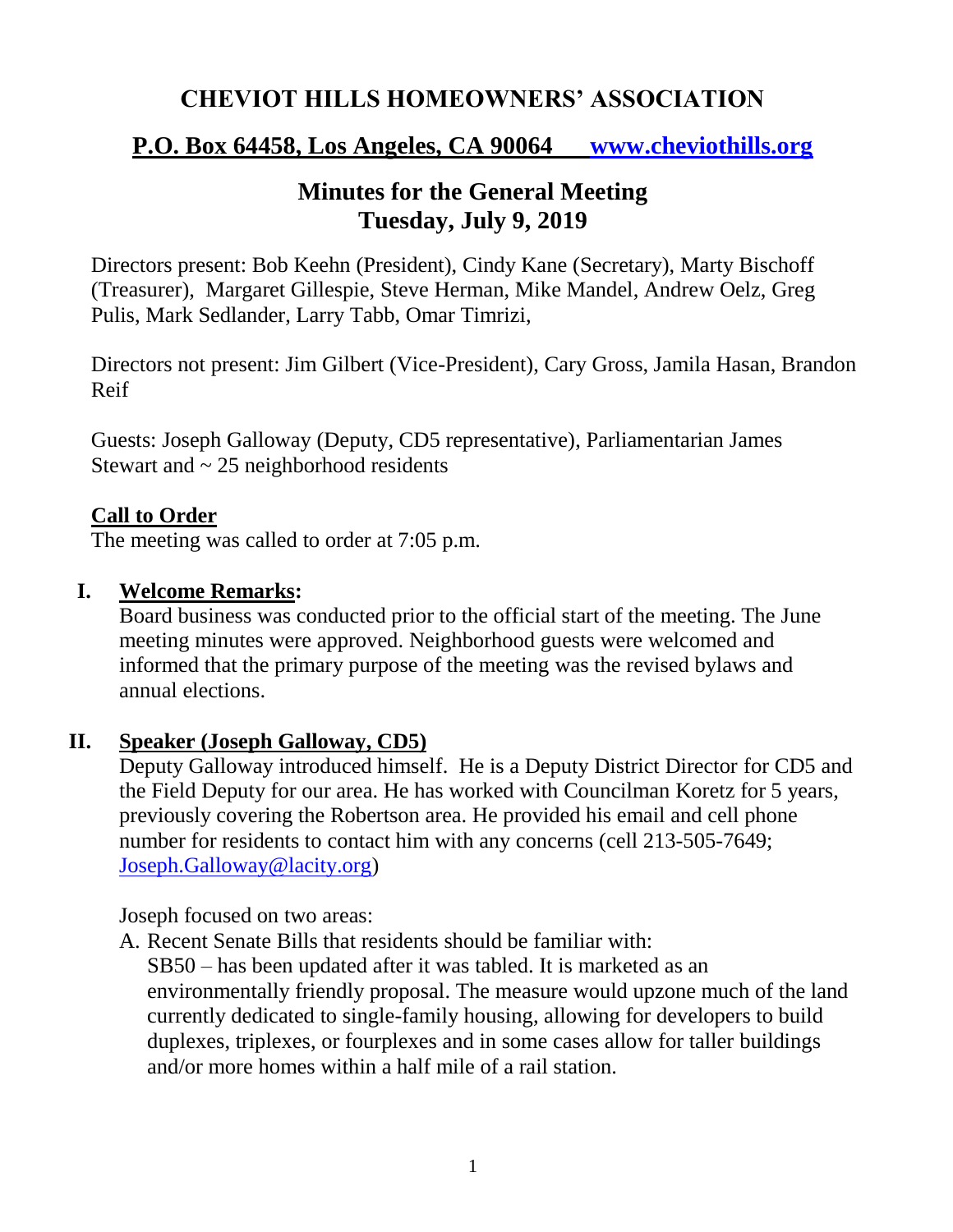SB 330 – misleading bill that addresses the housing crisis. It hands over to developers and takes away land use. There is not enough review time and it has passed out of the Senate and onto the Assembly.

SB58 – will allow bars to remain open until 4am.

Councilman Koretz encourages all residents to notify officials (with telephone calls and letters) of their position to these proposed bills. Bob indicated he would send an email to all residents highlighting these important proposed bills. State Assembly Sydney Kamlager-Dove 310-641-5410

State Senator Holly Mitchell 213-745-6656

- B. Over-sized vehicles on Butterfied and Patricia. The Department of Transportation has posted signs on Butterfield that no oversized vehicles can be parked during the daytime. Similar signs will be installed on Patricia (Pico to Lorenzo). The signage is incorrect. Koretz' office is communicating with DOT to correct the signs.
- C. Residents in attendance expressed the following concerns to the council office: 1. One resident discussed the history of the signage and RVs on Patricia.
	- 2. Jerold Steiner inquired about who is responsible for changing the electronic no left turn from National to Motor Ave to a stationary sign. Joseph said it must be related to the Motor Avenue Improvement Association.
	- 3. Glen Friedman expressed his appreciation on Councilman Koretz taking a lead on the park gas flare.
	- 4. There is concern for the dead trees near Motor Place and Forrester. Bob replied that he is working with Tree People, the City of LA and Fox Studios (funding).
	- 5. A resident asked about resurfacing of alleys within CD5. Joseph said the alley at the 2300 block of Midvale will be resurfaced.

# **III. Proposed New Bylaws**

Bob explained the purpose and need for updating the bylaws. There were some inconsistencies that needed to be cleaned up. This has been a 2 year process that the working group has focused on these. Approval by 2/3 of the membership is required.

Andrew highlighted the major changes in the proposed revision:

- A. Membership was more clearly defined in terms of "eligibility". A legal owner can give a tenant the right to become a member if it is in writing to the HOA. A concern arose about tenants in a granny flat. A discussion ensued that it is one membership per property owner. Andrew will clarify with legal counsel regarding City approval of Accessory Dwelling Units on an existing property.
- B. The HOA changed from 2 general meetings per year to 1 required meeting and allowing as many as the board sets up.
- C. Nominating Process: there is more inclusion in the nominating process; providing notice of meetings; soliciting other participation. Article 8 – publicize